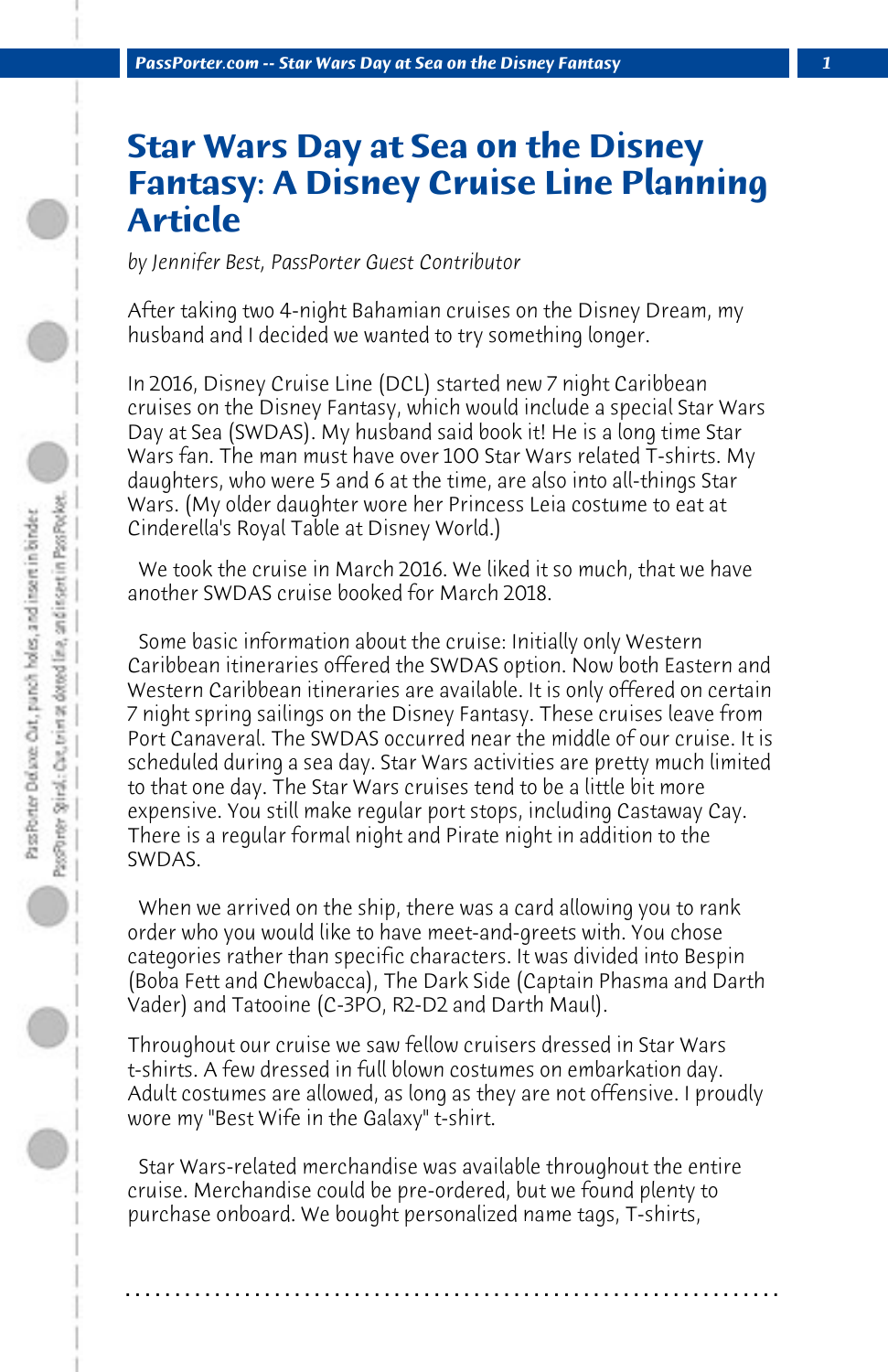ornaments, picture frames, Boba Fett drink cup, BB-8 cups and a Tie-fighter popcorn container.

 Star Wars movies were playing in the Buena Vista theater throughout the cruise (in addition to other non-Star Wars movies). Episodes of Star Wars Rebels were playing on Funnel Vision on the pool deck throughout the cruise as well.

 On the morning of the SWDAS, Star Wars background music was playing throughout the ship. We went to our first meet-and-greet at the Irish pub in the adult district. We did not know who we were meeting until we arrived. My children were excited to see a very large Chewbacca as we rounded the corner. He was very friendly. It was a short wait and watching him interact with everyone was entertaining.

 Our second meet and greet actually occurred on the morning after the SWDAS. I think they had scheduling issues and wanted to make sure everyone met two characters. Our second meeting was Darth Vader. My daughters were a little intimidated by the imposing figure, but after they met him, they would not stop talking about it. Darth Vader was not friendly like Chewbacca, and he kept trying to recruit my daughter to the Dark Side.

 Throughout the day, there were many activities offered. We went to Jedi Training: Trials of the Temple at the Walt Disney theater. It is similar to the activity done at Hollywood studios. Some children are chosen to go up on stage, train and then battle Darth Vader. Some parents complained that there was no real direction about how the children were chosen to come up on stage. It seemed to be random selection from those who arrived early. However, the show was very interactive. Children in the audience were all asked to help and use the Force at one point. Just like at Hollywood Studios, I find it really fun to just watch all the different children battle Vader.

 My favorite part of SWDAS was interacting with the characters roaming the ship. Most of these characters were in the main atrium and on Decks 4 and 5 around the main atrium. There were Imperial guards, Tuscan Raiders, storm troopers. The assassin from episode 2 seemed to take a shine to my husband. My best interaction was with the Jawas. They were on deck 5 and they looked exactly like real life Jawas! Tip: Jawas are scavengers and like to trade. Bring small shiny objects (that you don't mind parting with) to trade with them. I traded some glow sticks for a shiny coin.

 The Disney costuming for SWDAS is some of the best I have ever seen. My daughters ran into Ahsoka, one of their favorite characters from

**. . . . . . . . . . . . . . . . . . . . . . . . . . . . . . . . . . . . . . . . . . . . . . . . . . . . . . . . . . . . . . . . . .**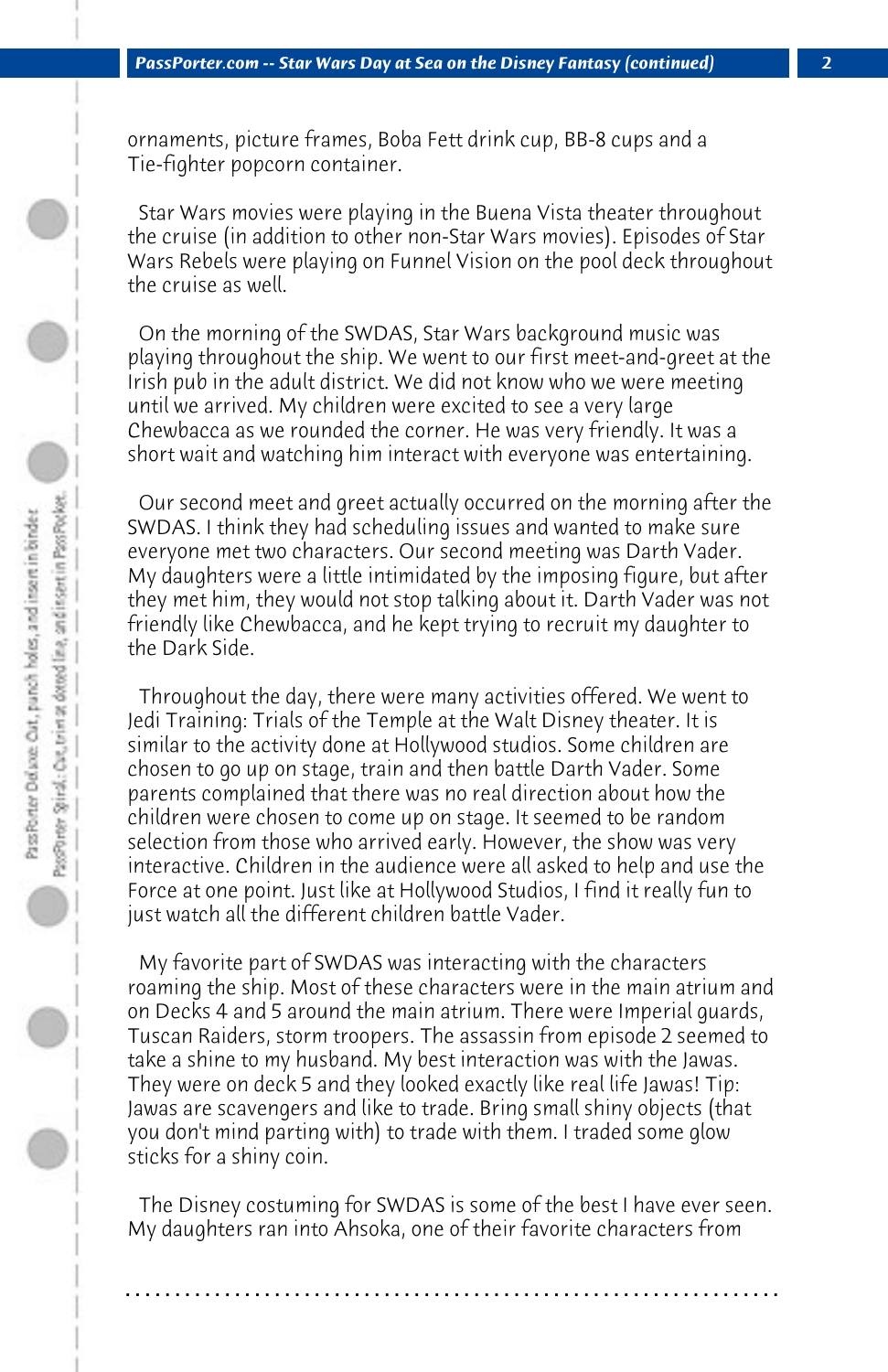Star Wars Rebels. Her costume was insane! It looked just like her. All of the characters were available for pictures, but it was not the usual meet-and-greet lines you would see in a theme park. As the assassin lurked around my husband, I snapped a picture. The Tuscan raiders freaked out when you tried to take a picture with them, and then tried to steal your camera. The Imperial Guards wanted to arrest you. It was awesome!

 My children did multiple Star Wars-themed activities in the Oceaneer Club. They did Padawan crafts making Yoda magnets. They made homemade light sabers out of glow sticks. There was a Galaxy design session where they got to build small models of some of the Star Wars ships.

 While our daughters were busy in the kids' club, we went to hear the guest speaker in the Buena Vista theater. On our cruise, the speaker was involved in creating the Star Wars Rebels show. Now I love Star Wars, but I had never seen Star Wars Rebels. I did not think I would enjoy his talk very much. However, it was wonderful, and now I am a fan of the show.

 Other activities included a Star Wars 101 session, which recapped the films and a trivia session called the "Padawan Mind Challenge". There were costume celebrations. I cannot recall if any prizes were given for the best costumes.

 Some of the guest costumes were very elaborate. The most memorable costume I saw was a very tall (well over 6 feet tall) gentlemen dressed in a complete orange fighter suit. Now where do you get a Star Wars fighter suit for a 6 foot 5 man?

 There was a special Star Wars-inspired meal in the main dining rooms which unfortunately we had to miss. Star Wars: The Force Awakens was being shown that evening in the Walt Disney theater. At that time, the movie had not come out on DVD, so we wanted to see it again. We watched the movie and then went to Cabanas for a table service dinner after the movie. We heard from a few passengers that service in the dining room was slow because they were serving the new SWDAS menu that night. The childrens' menus doubled as masks. There were some special desserts including a Han Solo in carbonite sundae.

 The end of the evening was the Summon the Force fireworks show on the pool deck. There was a parade of all the characters we had seen that day. The fireworks were set to Star Wars music of course. Clips from the Star Wars movies were playing on Funnel vision during the fireworks. A late buffet was available. There was a Star Wars Super Fan contest in

**. . . . . . . . . . . . . . . . . . . . . . . . . . . . . . . . . . . . . . . . . . . . . . . . . . . . . . . . . . . . . . . . . .**